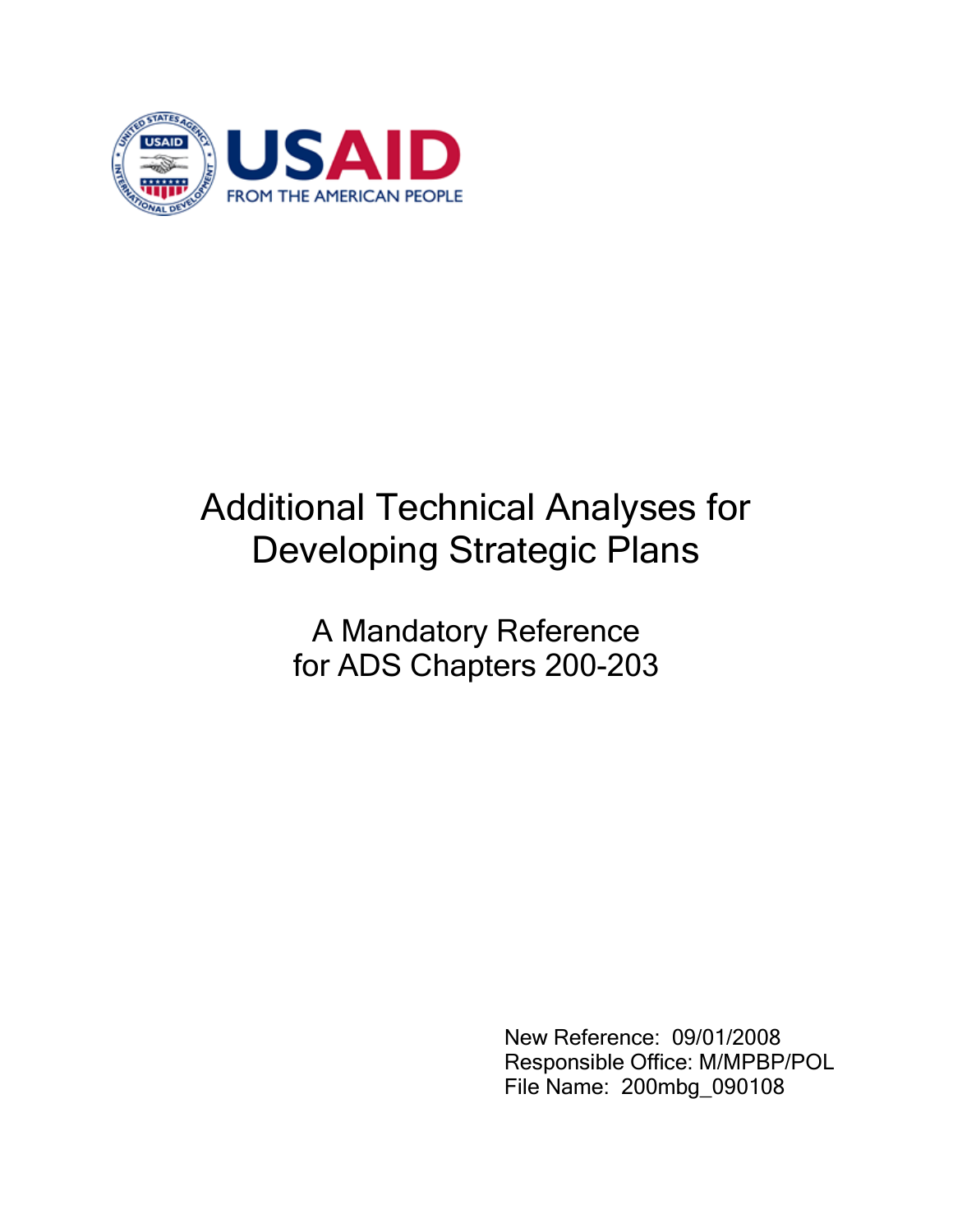# **Additional Technical Analyses for Developing Strategic Plans**

#### **Overview**

Effective Date: 09/01/08

As noted in **[ADS 201](http://www.usaid.gov/policy/ads/200/201.pdf)**, only two types of technical analyses are mandatory for developing strategic plans: environmental and gender. However, USAID Offices and Missions should also consider whether additional analyses are necessary. USAID Mission/Offices may be required or may choose to conduct additional analyses. Such additional analysis should be specified in the official planning parameters.

Often a careful review of the available literature on a topic of interest will reveal high quality, already-completed analyses. For example, World Bank macro-economic analysis and sector assessments are often readily available and may be used as references or in lieu of new USAID-funded analysis. In addition, many donors post their country development strategies on the Internet, thus providing a valuable resource during donor coordination planning.

Analyses are often interdependent. For example, an agricultural sector analysis may also include gender as well as environmental analysis, thus approaching the sector from a more holistic viewpoint. Therefore, it is helpful for planners to determine at the outset what kind of information is needed and in what detail, keeping in mind costs and the time required to review the information.

Additional technical analysis may be needed for the design and approval of specific activities. To the maximum extent practicable, technical analysis conducted as part of developing a Strategic Plan and/or planning a new Assistance Objective (AO) should also provide the analytical basis for subsequent approval of activities by USAID Missions/Offices.

USAID Missions/Offices and relevant Bureaus are responsible for verifying that sufficient technical analysis has been completed and is referenced in the strategic plans.

## **201.3.9.2 Donor Coordination Analysis**

Effective Date: 01/31/2003

Planning parameters should specify whether donor coordination analysis is necessary to help guide USAID decision-making in a particular country or sector. A donor coordination analysis identifies the obstacles and opportunities presented by other donors for each Assistance Objective and helps decide which planned results merit an investment of USAID Mission/Office time and resources. (See the Additional Help document, **[Donor Coordination Strategies](http://www.usaid.gov/policy/ads/200/200sad.pdf)**).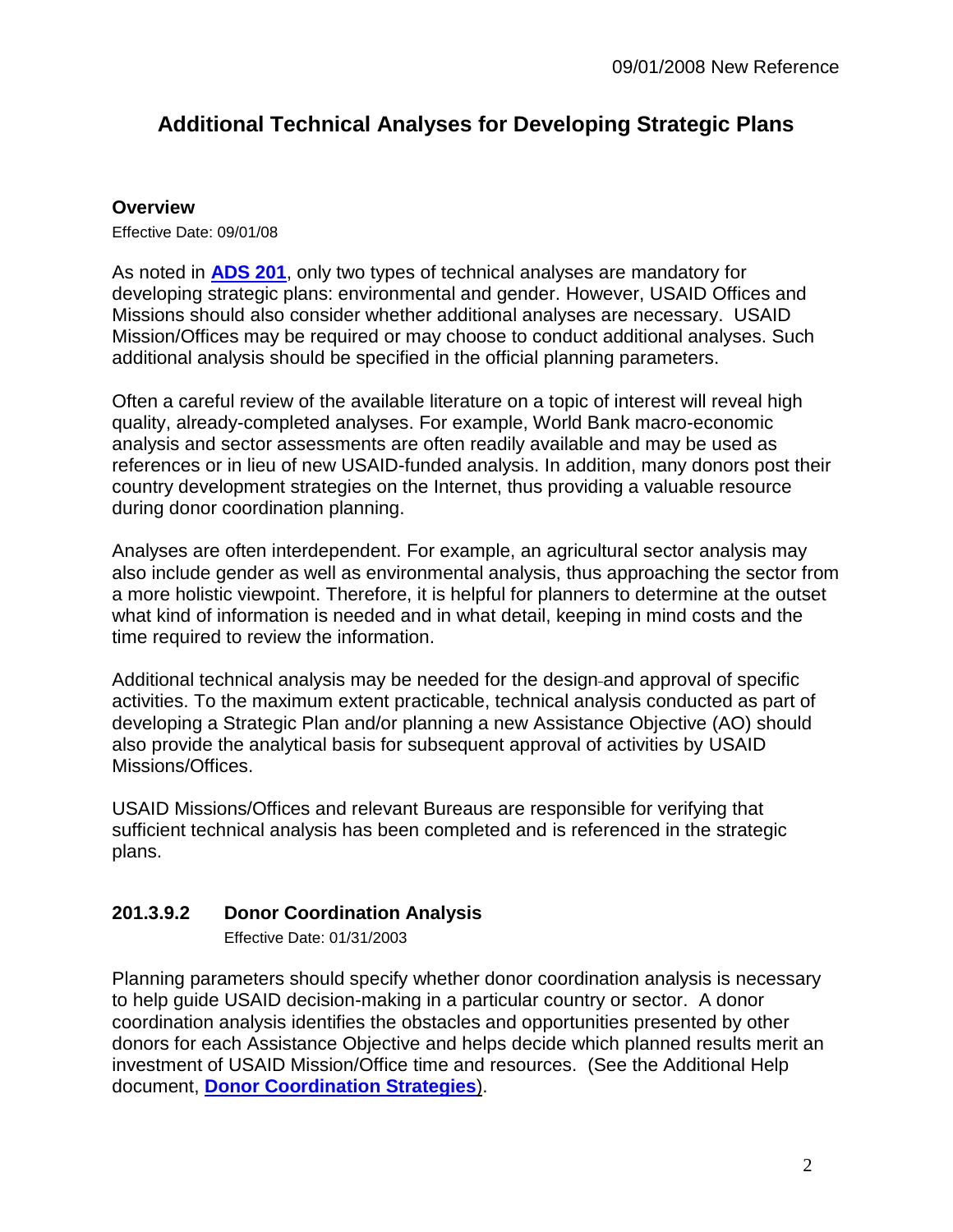#### **201.3.9.3 Humanitarian Relief/Food Aid Assessments**

Effective Date: 01/31/2003

Planning parameters should specify whether this analysis is necessary in planning food aid and/or humanitarian relief strategies or activities, the following references may be useful:

- The Office of U.S. Foreign Disaster Assistance (DCHA/OFDA),
- The Additional Help document, OFDA **[Mitigation Practitioner's Handbook](http://www.usaid.gov/policy/ads/200/hbkoct18.pdf)**,
- The Additional Help document, **[OFDA Field Operations Guide for Disaster](http://www.usaid.gov/our_work/humanitarian_assistance/disaster_assistance/resources/#fog)  [Assessment and Response](http://www.usaid.gov/our_work/humanitarian_assistance/disaster_assistance/resources/#fog)**,
- The Additional Help document, **[OFDA Guidelines for Grant Proposals and](http://www.usaid.gov/policy/ads/200/pvoguide.pdf)  [Reporting](http://www.usaid.gov/policy/ads/200/pvoguide.pdf)**.

### **201.3.9.4 Macro-Economic Analysis**

Effective Date: 01/31/2003

Planning parameters should specify whether macro-economic analysis is necessary. Macro-economic analysis examines overall trends in a nation's economy. Such analyses significantly influence the overall success of development strategies and can assess the kinds of development programs that are likely to work well or poorly. This analysis includes summary measures of economic activity (such as the gross national product, the saving rate, or the consumer price index) and examines monetary policies, fiscal/budget policies, the exchange rate regime, inflationary pressures, major shifts in external economic relations, and balance of payments problems. This analysis, which is often available from the International Monetary Fund (IMF), World Bank, or other donor and private-sector organizations, provides a comprehensive look at the dominant changes in the economy rather than at the particular influences on individual parts of the economy. For more information, see the Additional Help document, **[Economic](http://www.usaid.gov/policy/ads/200/2026s6.pdf)  [Analysis of Assistance Activities](http://www.usaid.gov/policy/ads/200/2026s6.pdf)**.

#### **201.3.9.5 Sector Assessments**

Effective Date: 01/31/2003

Planning parameters should specify whether sector analyses are necessary, and if so, in what sectors. Substantial gaps may exist in the analytical process between analysis of the broad assistance environment and more discrete activity analysis. Sector or subsector analysis is therefore often used to help link broad national-level aggregate analysis and analysis for separate activities. Examples of sector assessments include agriculture, food security, health, population, education, democracy, and environment.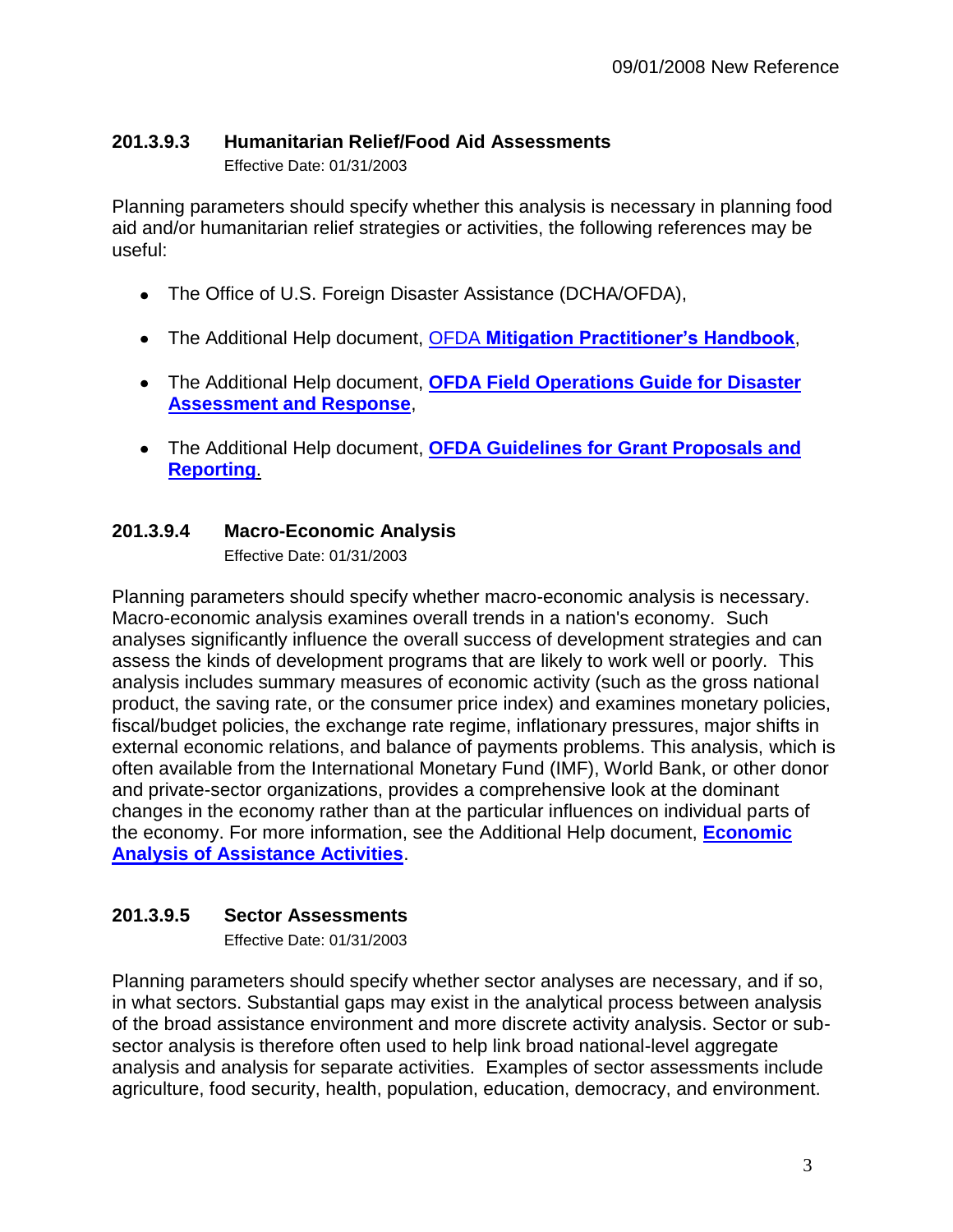In addition to helping define which sectors are the most appropriate for USAID assistance, sector assessments should be helpful when designing specific AOs and activities.

Sector assessments are encouraged for any new sector in which USAID will work and for sectors in which conditions have changed significantly since the last sector assessment. USAID Missions/Offices should refer to sector assessments funded by other (non-USAID) organizations to meet these requirements if, in their judgment, the quality of the assessment is adequate to support USAID decision-making.

Many additional resources are listed in the comprehensive list of Mandatory Reference documents in **[ADS 200.4](http://www.usaid.gov/policy/ads/200/200.pdf)** and the additional help documents in **[ADS 200.5](http://www.usaid.gov/policy/ads/200/200.pdf)**. In particular, see the following resources for sector assessments:

- The Additional Help document, **[Agricultural Sector Assessments](http://www.usaid.gov/policy/ads/200/200san.pdf)**
- The Mandatory Reference, **[A Collaborative Approach to Reviewing HIV/AIDS](http://www.usaid.gov/policy/ads/200/200max.pdf)  [Strategies](http://www.usaid.gov/policy/ads/200/200max.pdf)**
- The Additional Help document, **[Conducting a DG Assessment: A Framework](http://www.usaid.gov/policy/ads/200/pnagc505.pdf)  [for Strategy Development](http://www.usaid.gov/policy/ads/200/pnagc505.pdf)**
- The Additional Help document, **[Conflict Prevention Guidance for Strategic](http://www.usaid.gov/policy/ads/200/200sav.pdf)  [Planning](http://www.usaid.gov/policy/ads/200/200sav.pdf)**
- The Additional Help document, **[Education Sector Assessment, Volume 5:](http://www.usaid.gov/policy/ads/200/200sac.pdf)  [Strategy Development and Project Design](http://www.usaid.gov/policy/ads/200/200sac.pdf)**
- The Mandatory Reference, **Guidance on the Definition and Use of the Child Survival and Health Program Funds**
- The Additional Help document, **[Guidance for Preparation of Background](http://www.usaid.gov/policy/ads/200/200sbh.pdf)  [Assessments on Biological Diversity and Tropical Forests for Use in CDSS](http://www.usaid.gov/policy/ads/200/200sbh.pdf)  [or Other Country Plans](http://www.usaid.gov/policy/ads/200/200sbh.pdf)**
- The Additional Help document, **[Introduction to Food Security Analysis](http://www.usaid.gov/policy/ads/200/200sab.pdf)**
- The Additional Help document, **[Policy Determination \(PD\) #6, Environmental](http://www.usaid.gov/policy/ads/200/pd6.pdf)  [and Natural Resources Aspects of Development Assistance](http://www.usaid.gov/policy/ads/200/pd6.pdf)**
- The Additional Help document, **[Population Assistance](http://www.usaid.gov/policy/ads/200/population/populat.pdf)**
- The Mandatory Reference, **[USAID Political Party Assistance Policy](http://www.usaid.gov/policy/ads/200/200sbd.pdf)**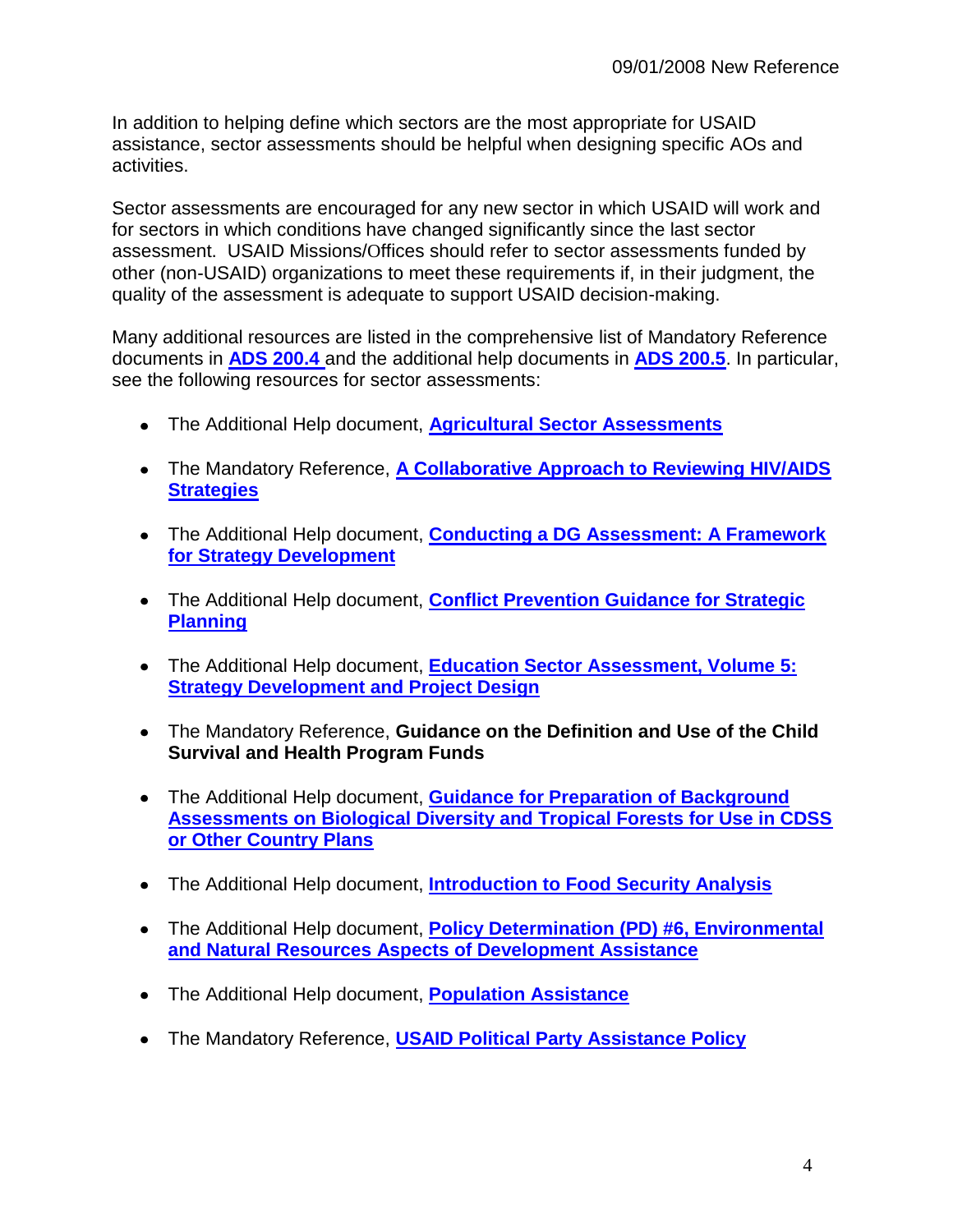#### **201.3.9.6 Social Soundness Analysis and Institutional Development Analysis**  Effective Date: 01/31/2003

Planning parameters should specify whether these analyses are necessary. Social Soundness Analysis helps determine the compatibility of an Assistance Objective or activity with the socio-cultural environment and the anticipated impact on different groups of people. Institutional Development Analysis helps determine whether some planned AOs or activities may exacerbate market distortions and inefficiencies or facilitate structural change and development. In addition to helping define which sectors are the most appropriate for USAID assistance, these analyses may also be helpful when designing specific AOs and activities. See the Additional Help documents, **[Institutional Development](http://www.usaid.gov/policy/ads/200/instdev/instdev.pdf)** and **[Social Soundness Analysis](http://www.usaid.gov/policy/ads/200/2026s7.pdf)**.

#### **201.3.9.7 Political Analysis**

Effective Date: 01/31/2003

Planning parameters should specify whether this analysis is necessary. Broad political issues typically should be summarized in the "Overall Environment for Assistance" section of the Strategic Plan. In some cases, it may be worthwhile to develop a standalone political analysis.

When planning to engage in host-country political party assistance, USAID Missions/Offices must follow the Mandatory Reference, **[USAID Political Party](http://www.usaid.gov/policy/ads/200/200sbd.pdf)  [Assistance Policy](http://www.usaid.gov/policy/ads/200/200sbd.pdf)**.

#### **201.3.9.8 Other Useful References for Strategic Analysis**

Effective Date: 01/31/2003

Planning parameters should specify what other additional analysis or analyses are necessary. USAID Missions/Offices may refer to the additional documents listed below, which contain suggestions on the appropriate kinds and levels of technical analysis.

- The Mandatory Reference, **[International Affairs Strategic Plan](http://www.state.gov/www/global/general_foreign_policy/9903_iasp_1.pdf)**.
- The Mandatory Reference, **[USAID Strategic Plan, 2000](http://www.usaid.gov/policy/ads/200/200mar.pdf)**.
- The Additional Help document, **[USAID Strategy for Sustainable Development:](http://www.usaid.gov/policy/ads/200/200sai.pdf)  [An Overview.](http://www.usaid.gov/policy/ads/200/200sai.pdf)**
- The Additional Help document, **[USAID Guidelines for Strategic Plans](http://www.usaid.gov/policy/ads/200/statplan.pdf)**.

A public-private alliance is often the best way to implement development objectives. Testing that hypothesis will require the assessment of potential partners, the